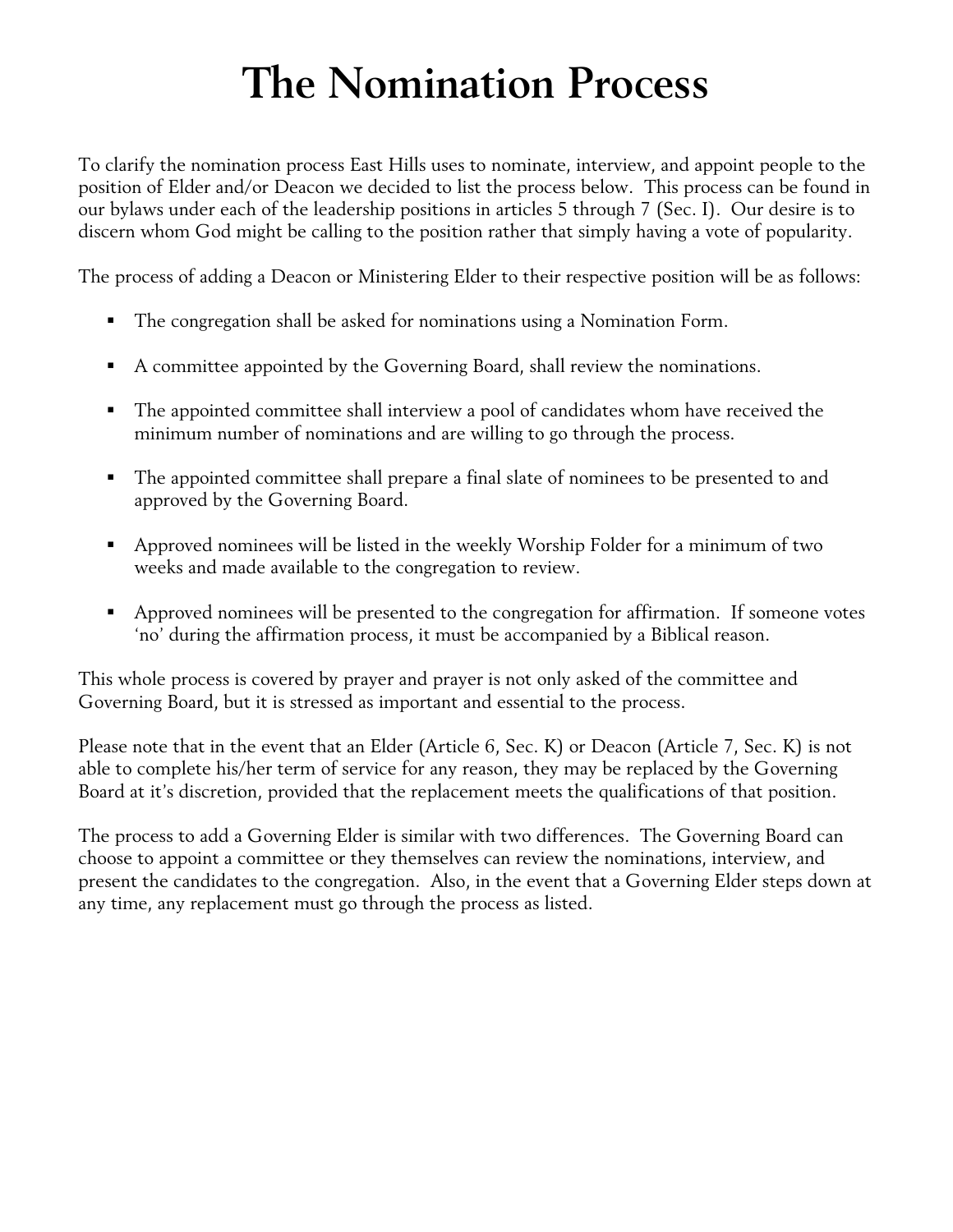## **East Hills Membership List**

## *August, 2021*

D Andy Balogh Carah Flores EL Steve Manchester

Debi Balogh Rick Flores Laura Manchester S Dixie Banks Lori Ford Joshua Manchester Troy Banks **D** Bob Ford **Nancy Martinez** Richard Behm Lola Fry Mary Mc Clure Marty Berg **Carl Fry Carl Fry E** David McKnight Brenda Bixler Carol Fus Carol Fusch Chris McKnight Frances Blair Pete Garza Donna Medlin Frank Boschma Rita Garza James Medlin S Brian Buell Tye Gilbert Lynne Moreno Cassie Buell BettyJean Gilmore Scott Moreno Mike Butler **EL Roland Gomez** Ryan Moreno Janis Butler Christine Gomez Dalilia Murphy Larry Butler D Mark Gregorek Luis Navarro Denise Carrasco Heather Gregorek Lilia Navarro Casey Carrasco R.L. 'Jim' Hall Wendy Nevatt-Dakan D Patty Carver Myriam Hall Myriam Hall Mari Nims Chris Carver S Benjamin Halsne Connie Noriega Maria Cervantes Dante Hart Cameron Parker D Robert Cervantes Tamara Hart Jessica Parker Julia Cervantes Rhonda Henderson Irene Pemberton Christina Cervantes Daniel Hernandez Chai Pungaew Laura Compare Vanessa Hernandez Nancy Rambo Nick Compare Linda Hicks Lisa Rawleigh Steve Coute **Byrl Hicks** E Marty Read Amber Coute Melissa Hicks Jeri Read Gary Dakan **D** Jason Holmes Brandon Richards Maura David **Elly Holmes** Elly Holmes Renee Richards Judy DeGregorio David Huddleston Scott Richards Jennifer Detlefsen Steve Huddleston Kelli Rink S Jonathan Detlefsen Patty Huddleston Timothy Rink Ray Drumal Talli Hughes Jamila Robinson Donnal Earl Victoria Huscher D Miguel Robinson Bill Earl Elizabeth Jaszewski Russell Rockstad Madlene Fashbaugh Lori Koozin Melissa Salcedo Steve Fashbaugh EL Ken Koozin El Marc Salcedo Lawrence Fidler Kathy Kruczek Elizabeth Sanchez Hiltje Fierro Steve Lerner Juli Shafer Lorenzo Fierro **Iulie Lerner** Tim Shafer Christy Fierro-Nishkian Michael Lopez Bijan Sharifi-Tabesh

Steve Finley **Steve Finley** Jan Manasco Ken Skog

- 
- 
- 
- Sandra Finley EL Mark Manasco Val Sharifi-Tabesh